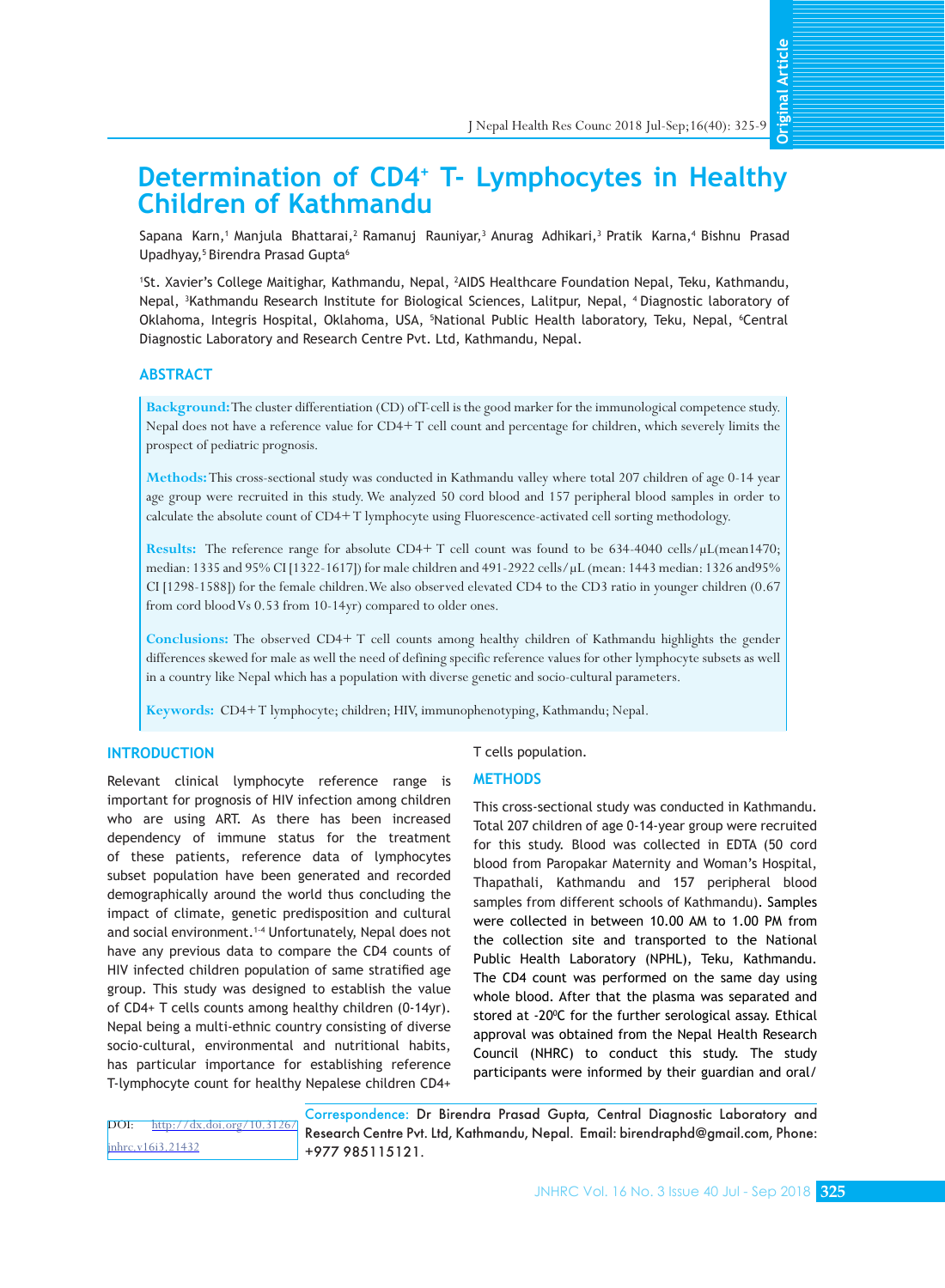written consent was also obtained from the guardian on behalf of them.

The T cells subpopulations were analyzed by using a FACSCaliburflowcytometer (Becton, Dickinson and Company, California, USA). In brief, 20 μL of Multitest (CD3/CD4/CD45-TriTEST 3-color, Dickinson, and Company, California, USA) monoclonal antibodies were dispensed to Truecounttubes containing reference beads (Becton Dickinson Immunocytometry Systems). Whole blood (50 μL) was mixed and incubated at room temperature for 15 min in dark. Red blood cells were then lysed by adding 450 μL of fluorescence-activated cell sorter lysing solution (ACK buffer). The tubes were incubated at ambient temperature for 15 min followed by acquisition for the absolute count of subset profile  $(CD3^*$ ,  $CD4^*$  and  $CD45^*$ ). The determination was done in four tubes with TriTEST and by calculating the ratio of regional events for each subset to bead events using the BD Biosciences-developed software, Becton Dickinson Immunocytometry Systems.The screening for HIV, HCV, HBV and Syphilis was done by using by ELISA (Wantai Co., China) and Latex agglutination method and if found positive were excluded from the study.

The health status and demographic data (income, nutritional status, family smoking environment, andethnicity) of the participants was assessed by a predecided questionnaire (not shown). Data generated in the BD Flow Cytometry (BD-Bioscience) was analyzed using Graph Pad Prism 6.0. The study participants were stratified into respective age group before the analysis. The mean, median, standard deviation and percentile  $(2.5<sup>th</sup>$  and 97.5<sup>th</sup>) was calculated for absolute CD4+ T cell count and percentages. Frequency distribution of absolute CD4+ T cell count was analyzed on the basis of gender. The Wilks-Shapiro test was used to analyze the normality of population and data were considered to have followed the non –Gaussian distribution. The reference range was defined as the 95% of the area under distribution curve were thus from 2.5 to 97.5%. The *p*-values less than 0.05 were considered significant unless stated otherwise.

The children with history of recent morbid conditions, any sickness within past one month, major surgery and blood transfusion within the last 6 months, and with known chronic illnesses as well as those with a history of fever, cold or cough in previous 2 weeks, using medication and who tested positive for HIV, HCV, HBV and Syphilis antibodies were not included in the study.

# **RESULTS**

Total of 207 healthy children (0-14yr) was prospectively enrolled in the study with 1:0.99 ratio of male (n=103) to female (n=104). The total mean absolute CD4+ T cell count was 1446 ±750 cells/µL (median 1326, range: 415-4387 cells/µL). Ninety-one percent of the study population showed absolute CD4 counts between 400-2500 cells/µL (Table 1).The absolute CD4+ T cell count in male (mean: 1487 ±841, median: 1215 cells/µL) were significantly higher than CD4+ T cell count in female (mean: 1406 ±645, median: 1355cells/µL). The age wise absolute CD4+ T cell count from male and female participants are given in table 1. The values were significantly higher in male than female participants intheage group 0-2 years (p<0.001) but other age groups did not differ significantly (Table 1). The reference range for healthy Nepali child (0-14yr) for male population was 634-4040 cells/µL and for the female population 491-2922cells/µL. CD4+ cell count in the cord blood of both sexes though did not show much difference, however, the CD4+ cell count in male children were found gradually decreasing from young individuals (cord blood, median value 2313) to older ones (14 years of age, median value 891). In girl population, the count remains almost similar till the age of 10 however, it decreased significantly (<0.001) from the age 10 till 14.

The total mean CD4+ T cell percentage was 40**±**9 % (median: 39%, range: 23-58%). We observed significantly higher CD4+ T cell percentage in male participants (mean: 41**±**8%, median: 40%) compared to female participants (mean: 39±10%, median: 37%). The CD4+ T cell percentage was significant among males of 6-10 year age group as compared to female from the same age group. The reference range for CD4% for Nepali male children population was 23-56% and for female children, population was 24-60% (Table 2).

The overall mean absolute CD3+ T cell count was 2420**±**1166 cells/μL (median 2255, range: 705-7498 cells/ $\mu$ L). The absolute CD3 + T cell counts in male participants were significantly higher than CD3+ T cell counts inafemale in age group 0-2yr (mean absolute CD3 counts: 4032**±**1894 in male and 2241**±**1742 inthefemale, p < 0.001) (Table 3). The CD3 counts of the participants from 0-2yr age group(mean: 3162**±**2012, median: 2817 cells/μL) were significantly higher than the CD3 counts of the participants from the other regions age group with the lowest CD3+ T cell counts in the participants from the 10-14yr age group (mean: 1879**±**422, median: 1784 cells/μL). The reference range for absolute CD3+ T cell count for Nepali male population was 1033-6176 cells/μL and for the female population, it was 852-4440 cells/μL. The ratio of absolute CD4 count to absolute CD3 count in cord, 0-2yr, 2-6yr, 6-10yr and 10-15yr blood was 0.67, 0.63, 0.56, 0.53 and 0.53 respectively (Figure 1).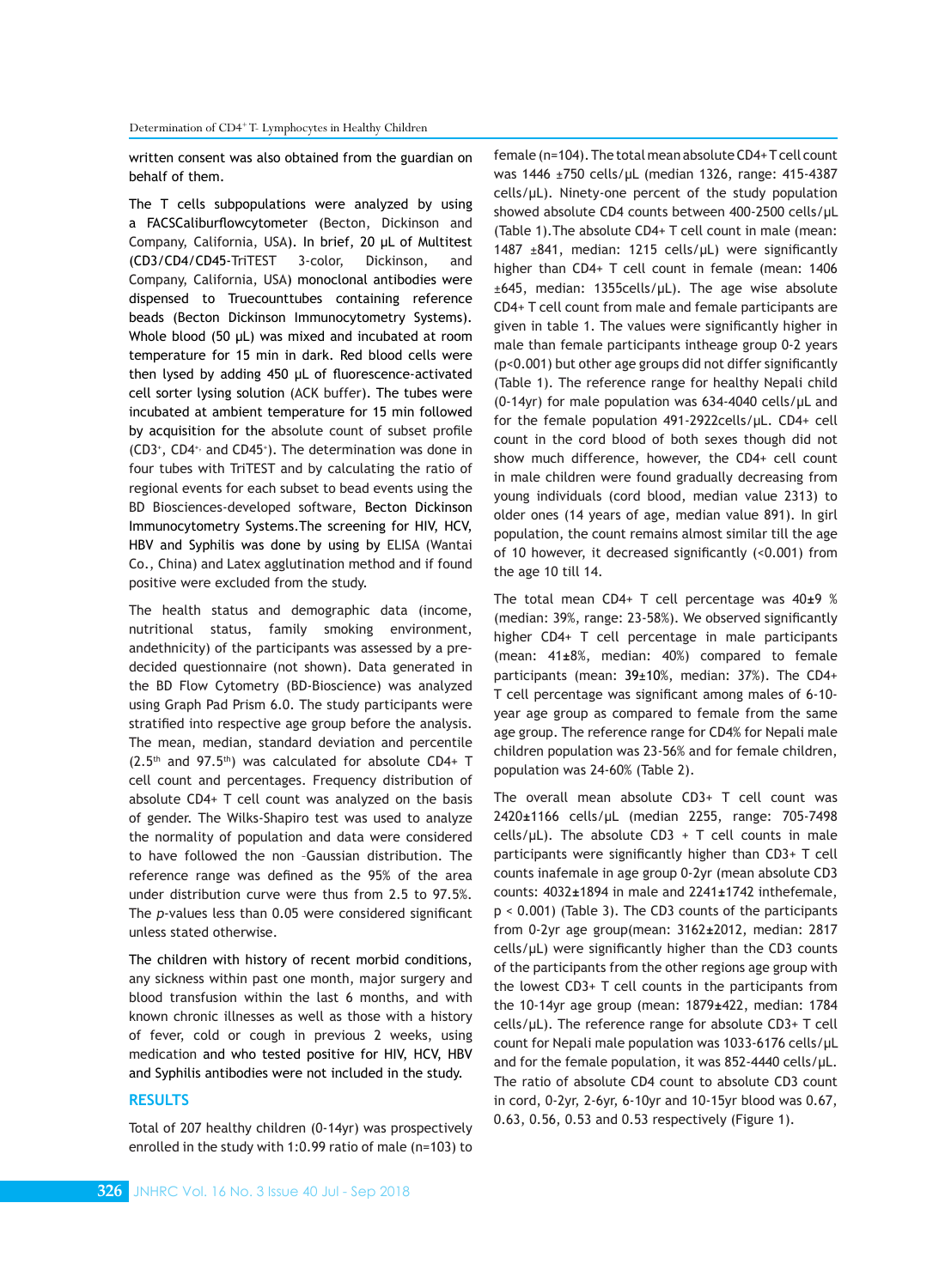| Table 1. The absolute CD4 count in the Nepali children (0-14yr) population. |                   |                 |                                                |                   |                |                                                |                          |                |                                    |  |
|-----------------------------------------------------------------------------|-------------------|-----------------|------------------------------------------------|-------------------|----------------|------------------------------------------------|--------------------------|----------------|------------------------------------|--|
|                                                                             | Male              |                 |                                                |                   | Female         |                                                | Total                    |                |                                    |  |
| Age                                                                         | No. Of<br>Samples | $Mean \pm SD$   | $2.5^{th}$<br>97.5 <sup>th</sup><br>percentile | No. Of<br>Samples | Mean±SD        | $2.5^{th}$<br>97.5 <sup>th</sup><br>percentile | No. Of<br><b>Samples</b> | $Mean \pm SD$  | $2.5^{th}$<br>97.5th<br>percentile |  |
| Cord<br>blood                                                               | 24                | $1532 + 814$    | 598-3182                                       | 26                | 1686±698       | 695-2991                                       | 50                       | $1612 + 752$   | 641 - 3455                         |  |
| $0 - 2$<br>years                                                            | 18                | $2542 \pm 1062$ | 950-4387                                       | 17                | 1420±1036      | 415-3597                                       | 35                       | 1997±1180      | 415-4130                           |  |
| $2 - 6$<br>years                                                            | 20                | $1377 + 479$    | 824-2474                                       | 21                | $1437 + 359$   | 930-2077                                       | 41                       | $1408 + 418$   | 827-2343                           |  |
| $6 - 10$<br>years                                                           | 20                | $1106 \pm 408$  | 717-1988                                       | 19                | $1404 \pm 503$ | 675-2256                                       | 39                       | $1251 \pm 475$ | 712-2082                           |  |
| $10 - 14$<br>years                                                          | 21                | $997+312$       | 565-1593                                       | 21                | $1019 \pm 302$ | 610-1505                                       | 42                       | $1008 + 303$   | 588-1549                           |  |
| Total                                                                       | 103               | $1487 + 841$    | 634-4040*                                      | 104               | $1406 \pm 645$ | 491-2922*                                      | 207                      | 1446±750       | 546-3716                           |  |

Determination of CD4<sup>+</sup>T- Lymphocytes in Healthy Children

*\*significant at p<0.05*

Table 2. The CD4 percentage in the Nepali children (0-14yr) population.

|                    | Male                     |             |                                   | Female                   |            |                                   | Total                    |             |                                   |
|--------------------|--------------------------|-------------|-----------------------------------|--------------------------|------------|-----------------------------------|--------------------------|-------------|-----------------------------------|
| Age                | No. of<br><b>Samples</b> | Mean±SD     | $2.5th -$<br>97.5th<br>percentile | No. of<br><b>Samples</b> | Mean±SD    | $2.5th -$<br>97.5th<br>percentile | No. of<br><b>Samples</b> | Mean±SD     | $2.5th -$<br>97.5th<br>percentile |
| Cord blood         | 24                       | $45 \pm 10$ | $31 - 65$                         | 26                       | $44 + 11$  | $31 - 65$                         | 50                       | $45 \pm 10$ | $24 - 67$                         |
| 0-2 years          | 18                       | $41 \pm 10$ | $17 - 56$                         | 17                       | $43+12$    | $23 - 63$                         | 35                       | $42 \pm 11$ | $20 - 58$                         |
| 2-6 years          | 20                       | $40\pm5$    | $31 - 65$                         | 21                       | $37+5$     | $31 - 66$                         | 41                       | $39 + 5$    | $31 - 65$                         |
| 6-10 years         | 20                       | 38±6        | 27.49                             | 19                       | $32 \pm 8$ | $23 - 45$                         | 39                       | $35 + 7$    | $23 - 49$                         |
| $10 - 14$<br>years | 21                       | $37 + 5$    | 23-58                             | 21                       | $36 + 5$   | $28 - 44$                         | 42                       | $36 + 5$    | $29 - 47$                         |
| <b>Total</b>       | 103                      | $41 \pm 8$  | $23 - 56*$                        | 104                      | 39±10      | $24 - 60*$                        | 207                      | $40\pm9$    | $23 - 58$                         |
|                    |                          |             |                                   |                          |            |                                   |                          |             |                                   |

*\*significant at p<0.05*

# Table 3.The absolute CD3 count in the Nepali children (0-14yr) population.

| Male          | Female |     |                 | Total                          |              |                 |                                               |     |               |                                          |
|---------------|--------|-----|-----------------|--------------------------------|--------------|-----------------|-----------------------------------------------|-----|---------------|------------------------------------------|
| Rage          |        | N   | $Mean \pm SD$   | $2.5th - 97.5th$<br>percentile | $\mathsf{N}$ | Mean±SD         | $2.5th$ -<br>97.5 <sup>th</sup><br>percentile | N   | $Mean \pm SD$ | $2.5th$ 97.5 <sup>th</sup><br>percentile |
| Cord blood    |        | 24  | 2299±1072       | 997-4669                       | 26           | $2451 \pm 1222$ | 1137-4881                                     | 50  | 2374±1143     | 1026-5319                                |
| 0-2 years     |        | 18  | $4032 \pm 1894$ | 1149-6922                      | 17           | $2241 \pm 1742$ | 705-6408                                      | 35  | $3162 + 2012$ | 705-7008                                 |
| 2-6 years     |        | 20  | 2556±840        | 1548-4334                      | 21           | 2426±575        | 1516-3450                                     | 41  | 2489±710      | 1524-3804                                |
| 6-10 years    |        | 20  | 2178±554        | 1490-3303                      | 19           | 2470±816        | 1299-3896                                     | 39  | 2320±701      | 1302-3564                                |
| $10-14$ years |        | 21  | $1931 \pm 462$  | 1208-2794                      | 21           | $1827 \pm 382$  | 1236-2454                                     | 42  | 1879±422      | 1222-2535                                |
| Total         |        | 103 | 2553±1263       | 1033-6176*                     | 104          | 2289±1050       | 852-4440*                                     | 207 | 2420±1166     | 916-5719                                 |

*\*significant at p<0.05*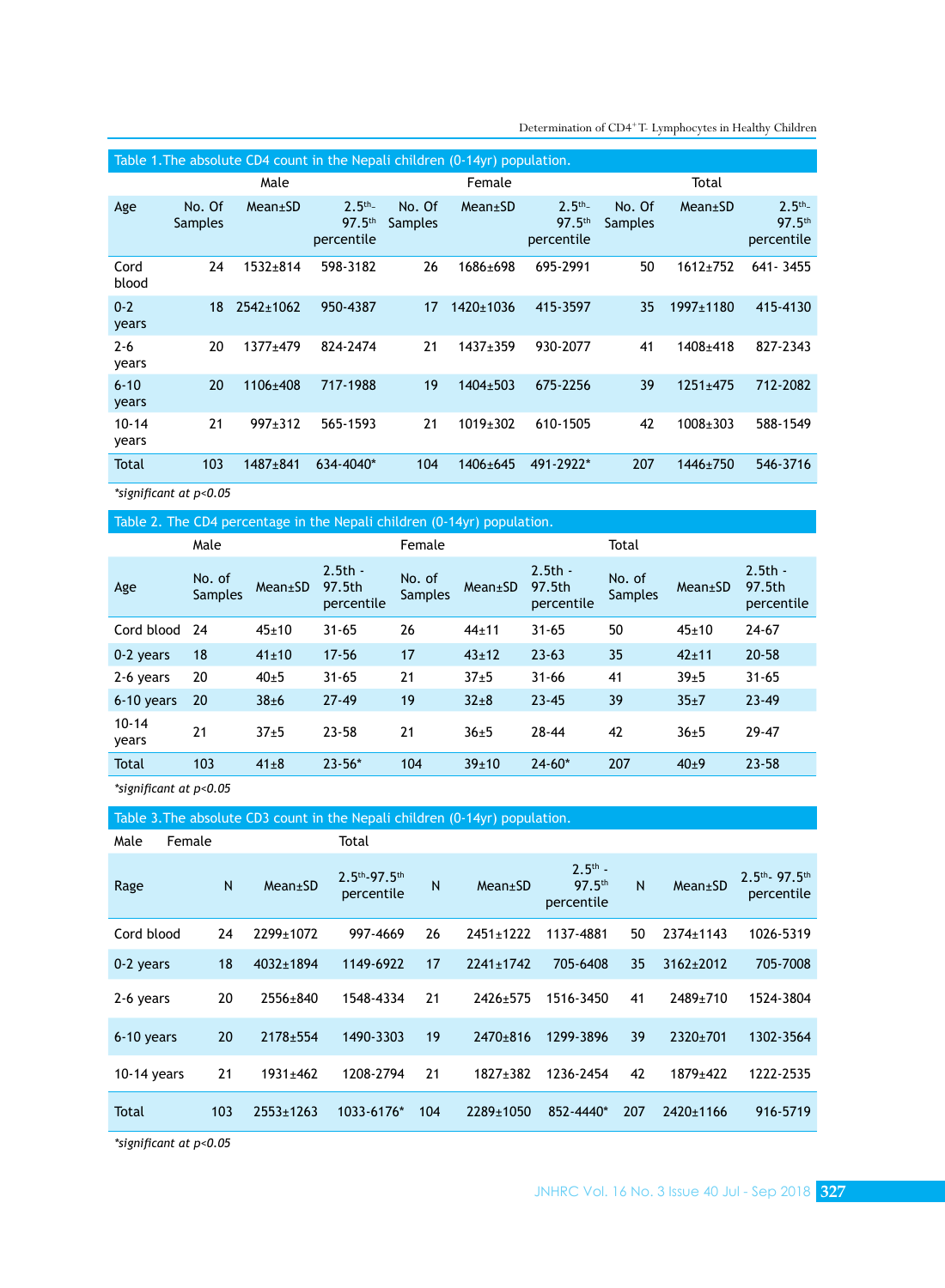

Figure 1. Absolute cell count comparison between CD4+ and CD3 subtypes (error bars represent standard deviation of the mean).

### **DISCUSSION**

Reliable lymphocyte range data in normal infants has become indispensable for taking care of childhood diseases<sup>6</sup>. This study has determined the CD4 count of healthy children (aged 0-14 years) of Kathmandu valley of Nepal. The result shows variation among CD4 mean absolute count in different age group children and the children growing in diverse behavioral and socioeconomic surroundings. Cord blood mean CD4 count was observed higher than that of Brazil,<sup>7</sup> but lower to Cameroon.<sup>1</sup> The mean CD4 count in male and female children (2-6yr) in this study is slightly higher than that of United States, Hong Kong, Cameroon, and Italy.<sup>1,6,8,9</sup>

The observed differences in CD4 values in different age group in our study might be due to the heterogeneity of population as a result of ethnic-racial variations (Table 4) and probably due to the differences in the instruments used in different laboratory to measure CD4 count in Nepal.10 The difference between the results obtained from our population with other studies indicates that it is necessary for each geographical boundary to establish an internal range for these markers. From neonatal period to childhood, the percentage of CD4 showed less variation than that of CD4 count (Table 2). This shows that percentage of CD4 count can be preferred as the best surrogate marker for monitoring HIV-infected children of 0-14-year age. In this study, the mean CD4 value was found to be higher in male compared to female; while the CD4 % was found to be higher in female than male. Also, the CD4 to CD3 ratio was decreasing as per increase in age. The CD4+ T cell population count in male children was found gradually decreasing from neonatal up to the 14 years age group, however, consistency was observed in female population till the age of 10 years. The variation in this cell population from male to female may be due to the effects of hormones, modulation of thymic involution by sex hormones. $11,12$ 

Also, in view of the statistical difference, in both genders during childhood, it is imperative to establish a reference range separately for male and female population. The demographic and genetic factors, infections and behavioral factors have been reported to be associated with variations in CD4 cell counts of healthy individuals.<sup>8</sup> The data obtained in this work clearly shows that the nutritional status, economic status of family and smoking behavior of parents haveadirect significant impact on the children's' CD4+ T cell counts (Table 4). However, the ethnicity was found to be very least influential to these immune cells. Immunophenotypic changes of lymphocytes from birth throughout adulthood have been examined in a small number of studies. One of the limitations of our study is the small sample size. However, the significant difference obtained in the comparison between the populations indicates that it had enough power to detect variations in the studied variables. Hence, the observed differences for reference ranges in CD4+ T lymphocytes populations demonstrate the need of defining specific reference values of other lymphocytes as well. In our study, asymptomatic infectious diseases if any like tuberculosis and pneumonia were not ruled out, which needs to be targeted in future studies in Nepalese population.13, 14

## **CONCLUSIONS**

Nepal being a small country with diversity in population composition has probably diverse immune functions and alterations foraspecific set of infection conditions. Especially in HIV PMTCT, the observed reference value of CD4 T cell in healthy children would be useful for diagnosing the progress of ART in children with HIV. This baseline will assist in monitoring and reschedule the effectiveness of ART in coming future.

## **ACKNOWLEDGEMENTS**

The author would like to acknowledge the staff from